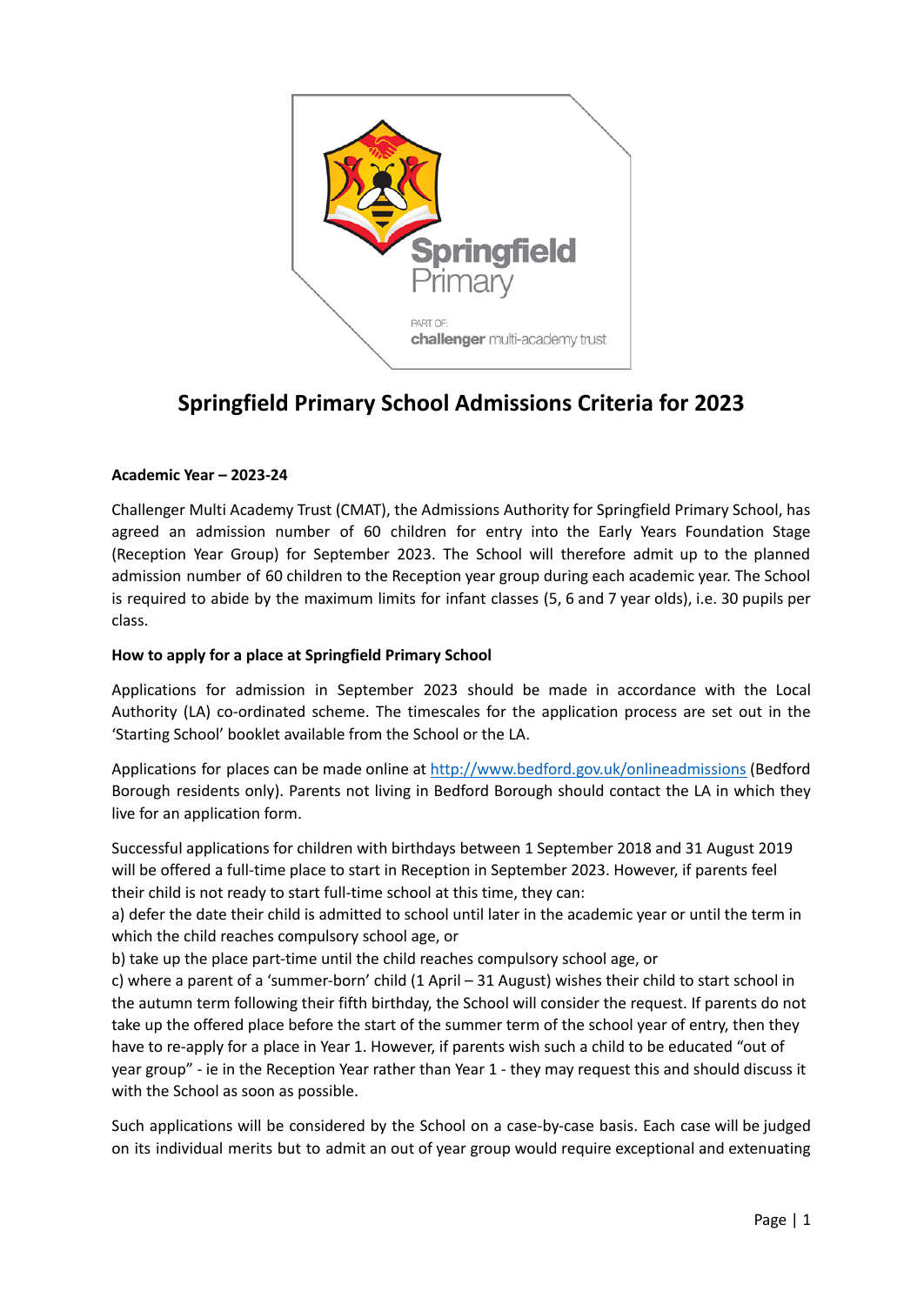circumstances and professional evidence explaining why the child's needs cannot be met in the chronological year group.

All such parents should apply for their child's normal age group at the usual time and may submit a request for admission out of the normal age group at the same time. The School will respond to this request prior to the offer of a place being made. If the request is agreed, the application can be withdrawn for that year before the place is offered. If the request is refused, parents may decide whether or not to accept the offer of a place for the normal age group or refuse it and make an in-year application for admission into Year 1 for the September following the child's fifth birthday.

Where a parent's request has been agreed, they must make a new application as part of the main admissions round the following year. Parents do not have the right of appeal against a decision not to place the child in a year group outside their normal age group.

The Department for Education has published guidance giving general advice about the principles of parents being able to request that the admission authority of a school considers their request for delayed admission

<https://www.gov.uk/government/publications/summer-born-children-schooladmission>, but it does not give enough practical advice about the application process and timescales. The information on the LA website (www.bedford.gov.uk/admissions - click on Delayed Entry) considers the issues not covered in the DfE advice and how to go about this in practical terms.

## **How Places Are Offered**

The LA will apply the following criteria (in rank order shown) to decide the order in which places will be allocated when there are more requests from parents / carers than the number of places available:

1. Looked after children and previously looked after children including those that appear to the school to have been in state care outside of England and ceased to be so as a result of being adopted (see definition);

- 2. Pupils living in the catchment area with siblings at the school (see definition of sibling);
- 3. Other pupils living in the catchment area
- 4. Other siblings (see definition);
- 5. Any other children

## **Notes**

1. If applying these criteria results in there being more children with an equal right to admission to the school than the number of available places, the tie break will be the distance the pupil lives from the school, measured in a straight line, using the Local Authority's computerized measuring system, with those living closer to the school receiving the higher priority. The Local Authority will measure the distance from the address point of the pupil's home to a point on the school site agreed with the governing body of the school (published in the 'Starting School' and 'School Transfer' admissions booklets). The Local Authority will not give priority within each criterion to children who meet other criteria.

2. If a pupil moves into the catchment area outside the normal admissions round (or after the allocation process has begun) it may be more difficult to offer a place at the catchment area school if this would mean exceeding the admission number at the school. In this case, a place will normally be offered at the next nearest school or academy which caters for pupils of the same age and has place available.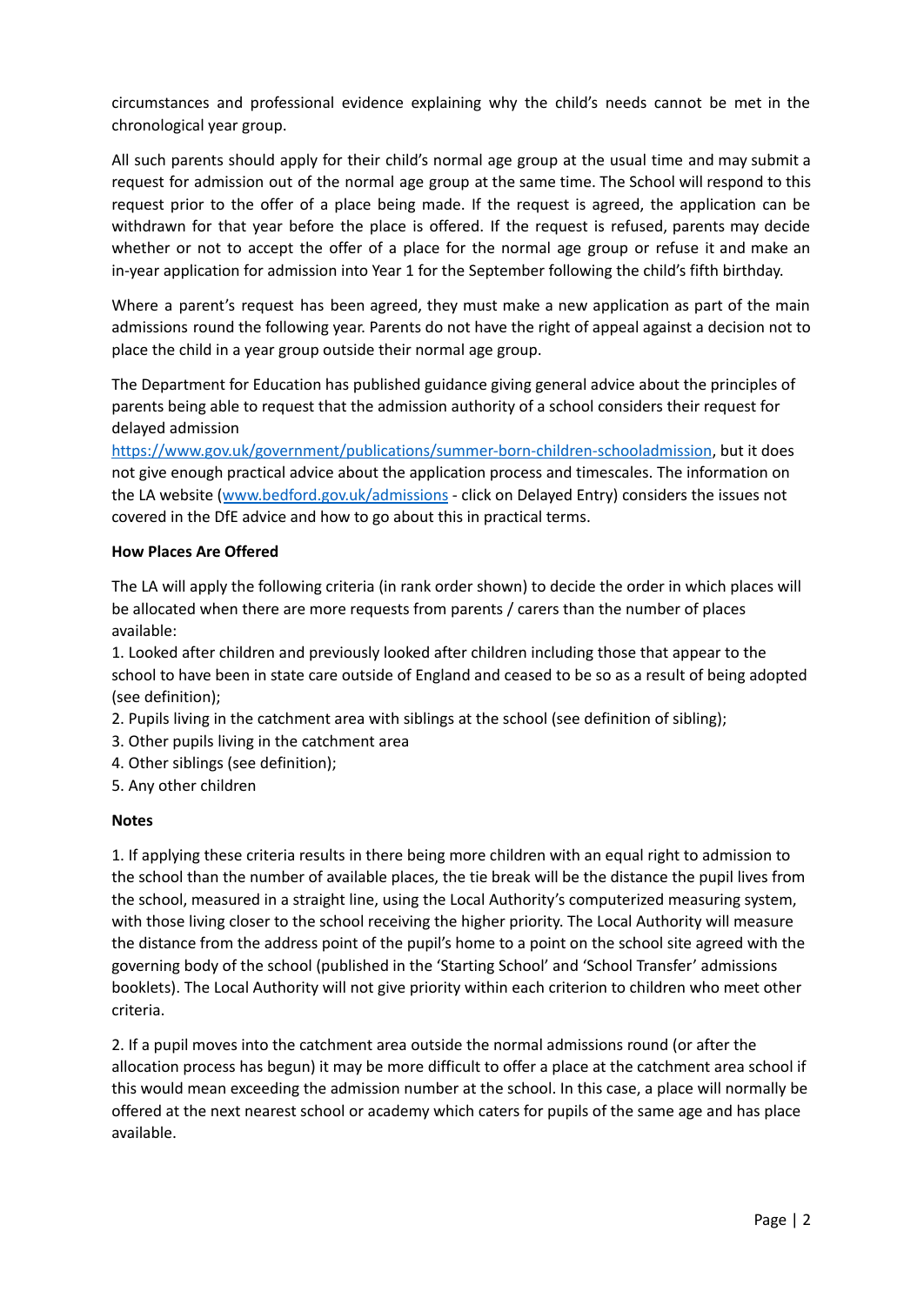3. Pupils who have a statement of Special Educational Needs or an Education Health and Care Plan are required to be admitted to the school which is named on the statement, even if the school is full. Pupils identified for admission through the fair Access Protocol will also be admitted even if the school is full.

## **Twins and Multiple Births**

Every effort will be made to accommodate twins and multiple births and where the 30th child admitted to the class is either the first twin or a multiple birth the other twin or multiple birth sibling(s) will be admitted as permitted exceptions to the Infant Class Size rule.

## **Definitions relating to the admissions criteria:**

# **Looked After Children, Previously Looked After Children and those who appear to have been in state care outside of England and ceased to be as a result of being adopted.**

A looked after child is a child who is a) in the care of a local authority, or b) being provided with accommodation by a local authority in the exercise of their social services functions (as defined by section 22(1) of the Children Act 1989) at the time of an application being made to a school.

A previously looked after child is a child who was looked after, i.e. in care of a local authority but ceased to be so because they were adopted or became subject to a child arrangements order or a special guardianship order.

This includes children who were adopted under the Adoption Act 1976 and children who were adopted under the Adoption and Children Act 2002 or became subject to a Child Arrangements Order or Special Guardianship Order.

Child arrangements orders are defined in Section 8 of the Children Act 1989, as amended by Section 12 of the Children and Families Act 2014. Child arrangements orders replace residence orders and any residence order in force prior to 22 April 2014 is deemed to be a child arrangements order.

A Special Guardianship Order is defined in Section 14A of the Children Act 1989 as an order appointing one or more individuals to be a child's special guardian(s).

A child is regarded as having been in state care in a place outside of England if they were accommodated by a public authority, a religious organisation or any other provider of care whose sole or main purpose is to benefit society.

A parent/carer will need to provide sufficient evidence of the child's previously looked after status; e.g.

- Adoption order or adoption birth certificate
- Residence order
- Special guardianship order

## **Sibling**

A sibling refers to a brother or sister, half brother or sister, adopted brother or sister, step brother or sister or the child of the parent/carer's partner, and in every case should be living at the same address. The sibling must be in the school at the time of application and be likely to remain in the school at the proposed date of admission.